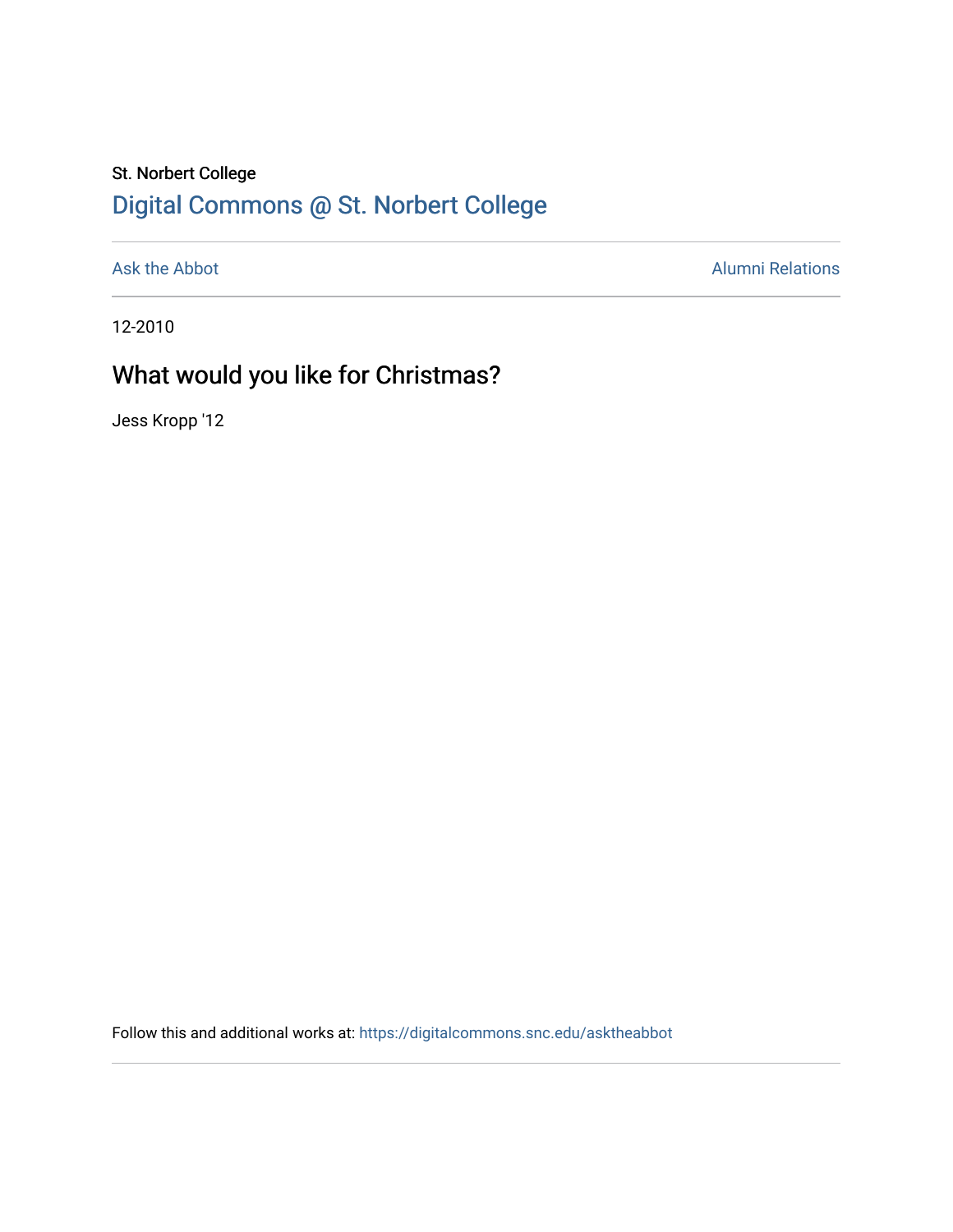

[Academics](https://www.snc.edu/academics) [Admission](https://www.snc.edu/admission) [Campus Life](https://www.snc.edu/campuslife) [Living Norbertine](https://www.snc.edu/livingnorbertine) [Athletics](https://www.snc.edu/athletics) [About](https://www.snc.edu/about)

Q

Giving

to SNC

[Alumni](https://www.snc.edu/alumni/) [Ask the Abbot](https://www.snc.edu/alumni/abbot/) December 2010 合

### [Alumni](https://www.snc.edu/alumni/index.html)

[Events & Reunions](https://www.snc.edu/alumni/event/index.html) [Behind the Arch](https://www.snc.edu/alumni/event/behindthearch/) [Benefits and Services](https://www.snc.edu/alumni/benefits.html) [Get Involved](https://www.snc.edu/alumni/getinvolved.html) [Give to SNC](http://giving.snc.edu/) [Alumni Awards](https://www.snc.edu/alumni/awards/index.html) [Knight Lights](https://www.snc.edu/alumni/knightlights/index.html) [Alumni-Owned](https://www.snc.edu/alumni/directory/index.html) [Businesses Network](https://www.snc.edu/alumni/directory/index.html) [Alumni Board](https://www.snc.edu/alumni/alumniboard.html) [Student Alumni](https://www.snc.edu/alumni/saa.html) [Ambassadors](https://www.snc.edu/alumni/saa.html) [Staff](https://www.snc.edu/alumni/contactus.html)

# December 2010 Question:

Abbot Pennings,

What would you like for Christmas?

Jess Kropp '12

#### Answer:

My dearest Jess,

First, may I be among the earliest to proffer all appropriate compliments of the season. I wish you and yours a most blessed Christmas.

This is indeed a most joyous feast, no less so for we who are privileged to belong to the abbey community. Our beloved church will be most beautifully decorated with wreaths, pine branches, poinsettias and candles. As is our custom, we will observe the Liturgy of the Hours, also celebrating Mass at 8 p.m. on Christmas Eve and at 10 a.m. on Christmas Day.

Our community is delighted to enjoy nativity scenes in the church and in our dining room. There will be Christmas trees in our dining room and in our place of recreation, so we will have wonderful reminders of the date wherever we congregate.

My first and whole wish, in accordance with my motto, is that there be love not only during the Christmas season but always. But you have asked of me an extremely kind question that I must also address.

Each member of our community does receive a Christmas



### Ask the Abbot

As the founder of St. Norbert College, and having a prime seat in the center of campus throughout the years, I, Abbot Bernard Pennings, hold the answers to many of your burning questions about the college. [Submit Your Question](https://www.snc.edu/alumni/abbot/index.html)